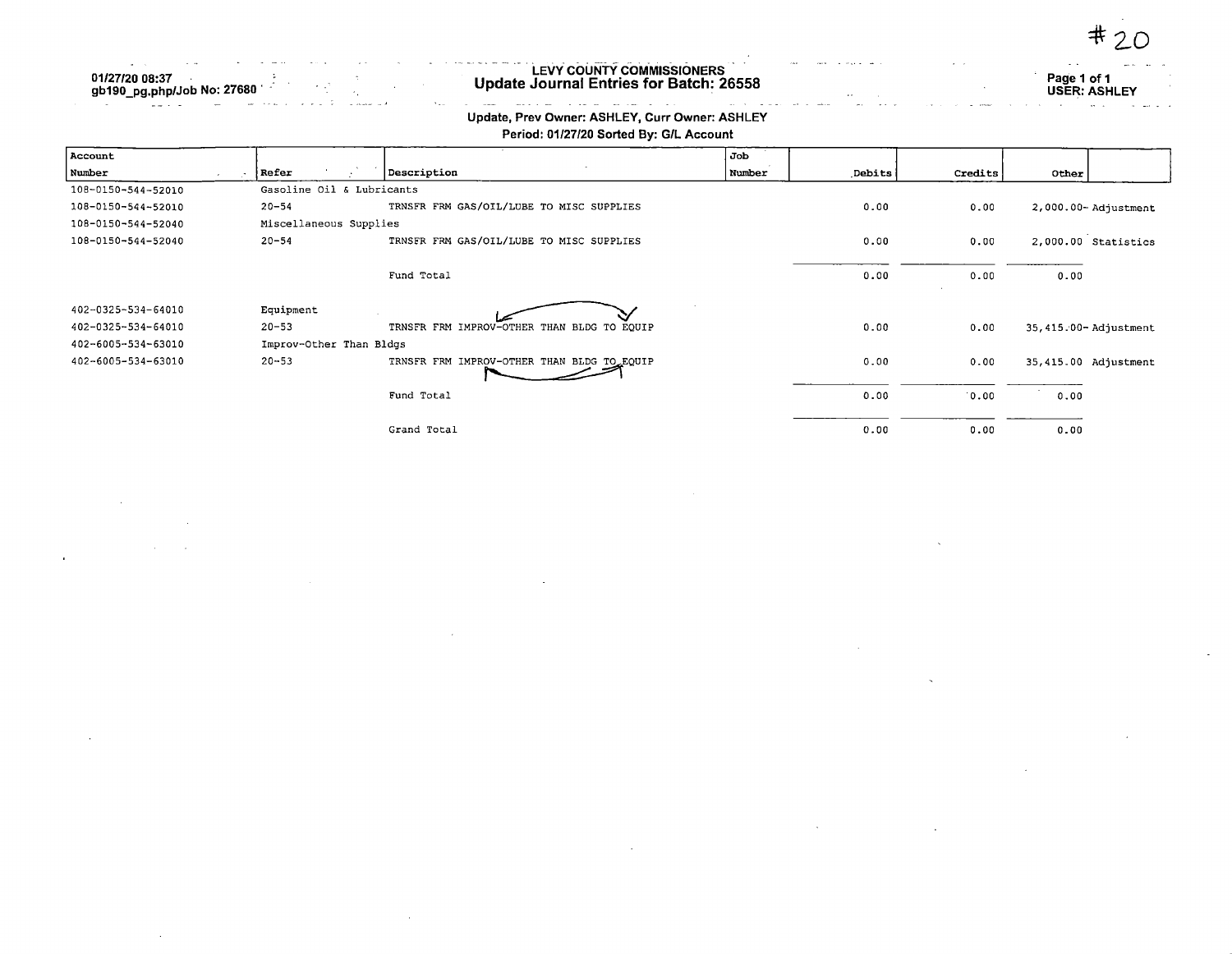FINANCE ONLY - BA# 20-53

## $HZO$

## LEVY BOCC BUDGET AMENDMENT FORM Email to: LEVYFINANCE@LEVYCLERK.COM

|                                                                  |                                                                                        | One-Time or Recurring? |
|------------------------------------------------------------------|----------------------------------------------------------------------------------------|------------------------|
| Requesting<br>Department / Office:                               | 0325 LANDFILL                                                                          |                        |
|                                                                  |                                                                                        |                        |
| Explanation/<br>Description:                                     | Increase accounts to process bills for Satellite Site (Butler Rd)                      |                        |
|                                                                  |                                                                                        | <b>Grant Match?</b>    |
| <b>SOURCE of Funds</b><br>and Required<br><b>APPROVAL</b> level: | Reducing Expenses (Inter-Department) - Dept Head(s)<br>AND County Coordinator Approval |                        |
|                                                                  | NOTE: ALL COMMITMENTS RECURRING MULTIPLE FISCAL YEARS REQUIRE BOCC APPROVAL            | Approved?              |
| <b>BOCC Meeting Date</b><br>(if Necessary)                       |                                                                                        |                        |

|                               | BUDGET AMENDMENT DETAIL   |                     |  |
|-------------------------------|---------------------------|---------------------|--|
| <b>Account Number</b>         | Description               | Increase (Decrease) |  |
| 402-6005-534-63010            | Improv - Other Than Bldgs | \$<br>35,415        |  |
| 402-0325-534-64010WcEquipment |                           | (35, 415)           |  |
|                               |                           |                     |  |
|                               |                           |                     |  |
|                               |                           |                     |  |
|                               |                           |                     |  |
|                               |                           |                     |  |
|                               |                           |                     |  |
|                               |                           |                     |  |
|                               |                           |                     |  |
|                               |                           |                     |  |
| ခဲ့<br>အို                    |                           |                     |  |
|                               |                           |                     |  |
| 뜐                             |                           |                     |  |
|                               |                           |                     |  |
| ಸೆ                            |                           |                     |  |
|                               |                           |                     |  |
| <b>B20-JAN</b>                |                           |                     |  |
|                               |                           |                     |  |

Net Increase (Decrease) in USES: \$

**EXAMPLE APPITIONAL EXECUTIVES/SOURCES ONLY INTERISECTION:** Account Number Description Therease (Decrease)  $\overline{\mathcal{S}}$ Net Increase (Decrease) in SOURCES: \$ DOES BUDGET AMENDMENT BALANCE? DEPARTMENT  $_{\rm HEAD:}\big\in\bigcup_{\boldsymbol{c}}$ au  $\overline{\mathscr{E}}$ **COUNTY** COORDINATOR: CLERK OR FINANCE OFFICER

O

lUittmur